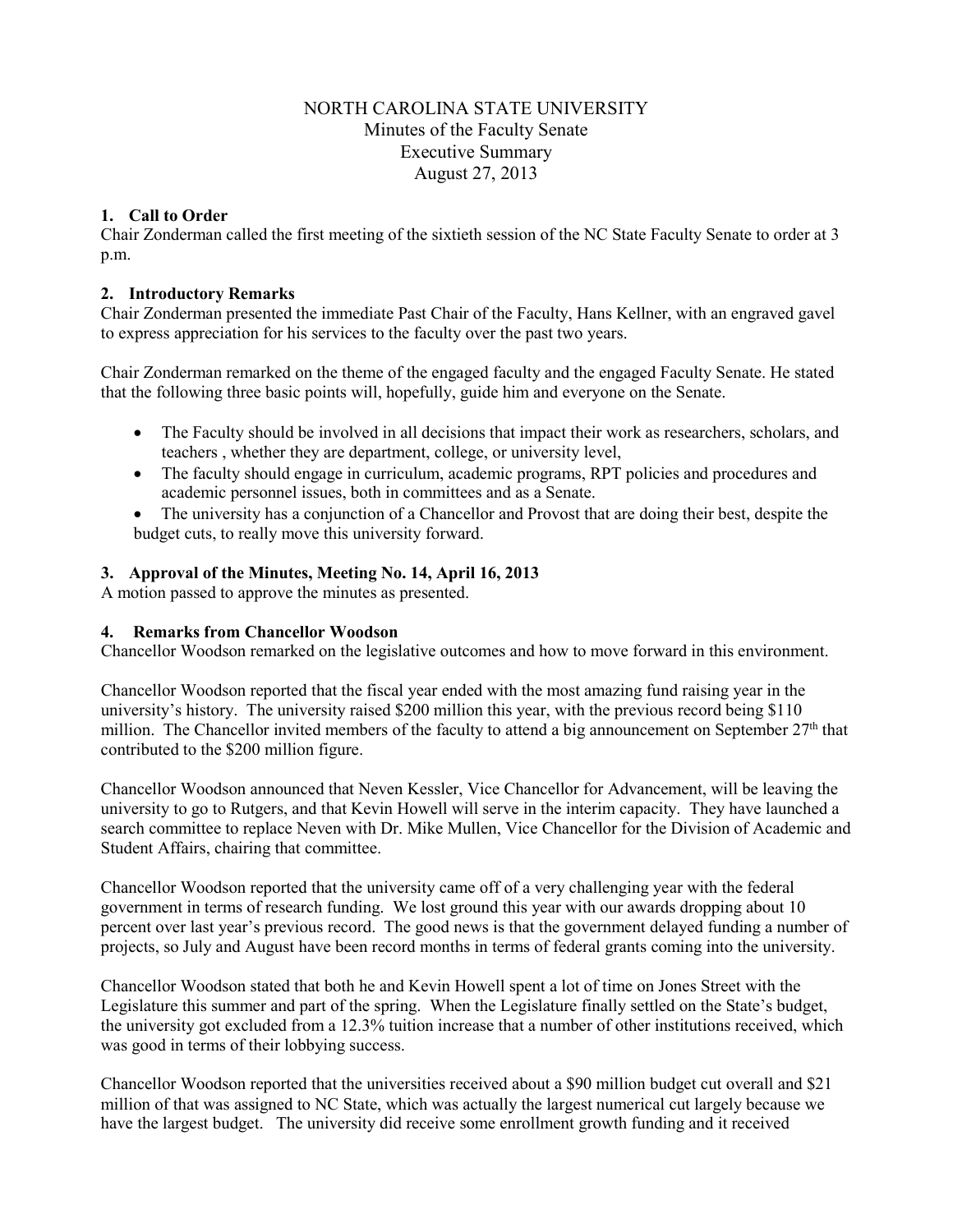allocations in R&R funds that will help with some of the massive deferred maintenance, which is only a drop in the bucket compared to the three and four hundred million dollars that campuses experience now.

## **5. Remarks from the Provost**

Provost Arden reported that NC State's share of the budget cut is \$21 million, which amounts to about a 4.5 percent cut to the appropriated budget of the university. All units have been asked to plan for a 5 percent cut, which is \$23 million because there is another 1 to 1.5% budget cut coming in the second year of the biennium.

Provost Arden stated that at the recent University Council Retreat, he threw out the concept of going forward. The message that he was trying to send is if you look at the change in the funding environment of public higher education at the national level and if you look at specifically what is happening in North Carolina right now, that North Carolina is actually emerging from its budgetary difficulties with revenues being about 7 or 8 percent above projections this year.

Provost Arden reported that we have a strategic plan to continue to implement, and this is where he would like everyone to put their focus. He stated that we are now two years into what he believes is a very good strategic plan and we have together as a university achieved a lot in the last two years. There are some things that are going to change this university for a long time like the Faculty Excellence Hiring Program where last year we hired 24 outstanding interdisciplinary faculty into the university and most of them are on campus this fall.

Provost Arden stated that he would like to have the faculty's input as they formulate some ideas and present them to the Chancellor, because he feels this is the time to make great decisions here.

### **6. Discussion of Issues for 2013-2014 Faculty Senate**

Chair Zonderman compiled a list of issues and other items that have come before the Senate. He stated that while in discussion with the Executive Committee some additional items were added to the list. The Senators were asked to rank the issues 1-4 to help give the Senate some guidance on issues to address this academic year. The ranked list of issues will be presented and discussed at the next meeting.

### **7. Old/New Business**

### *Revisions to the Faculty Senate Bylaws (Faculty Meetings)*

The Governance Committee proposed amendments to (Article I, Section 4; Article III) the Faculty Senate bylaws.

A motion passed with unanimous consent to accept the amendments to the bylaws.

### **8. Issues of Concern**

Senator Nfah-Abbbenyi inquired about the Supreme Court "Fisher" decision.

### **9. Adjourn**

A motion passed to adjourn the meeting at 4:27 p.m.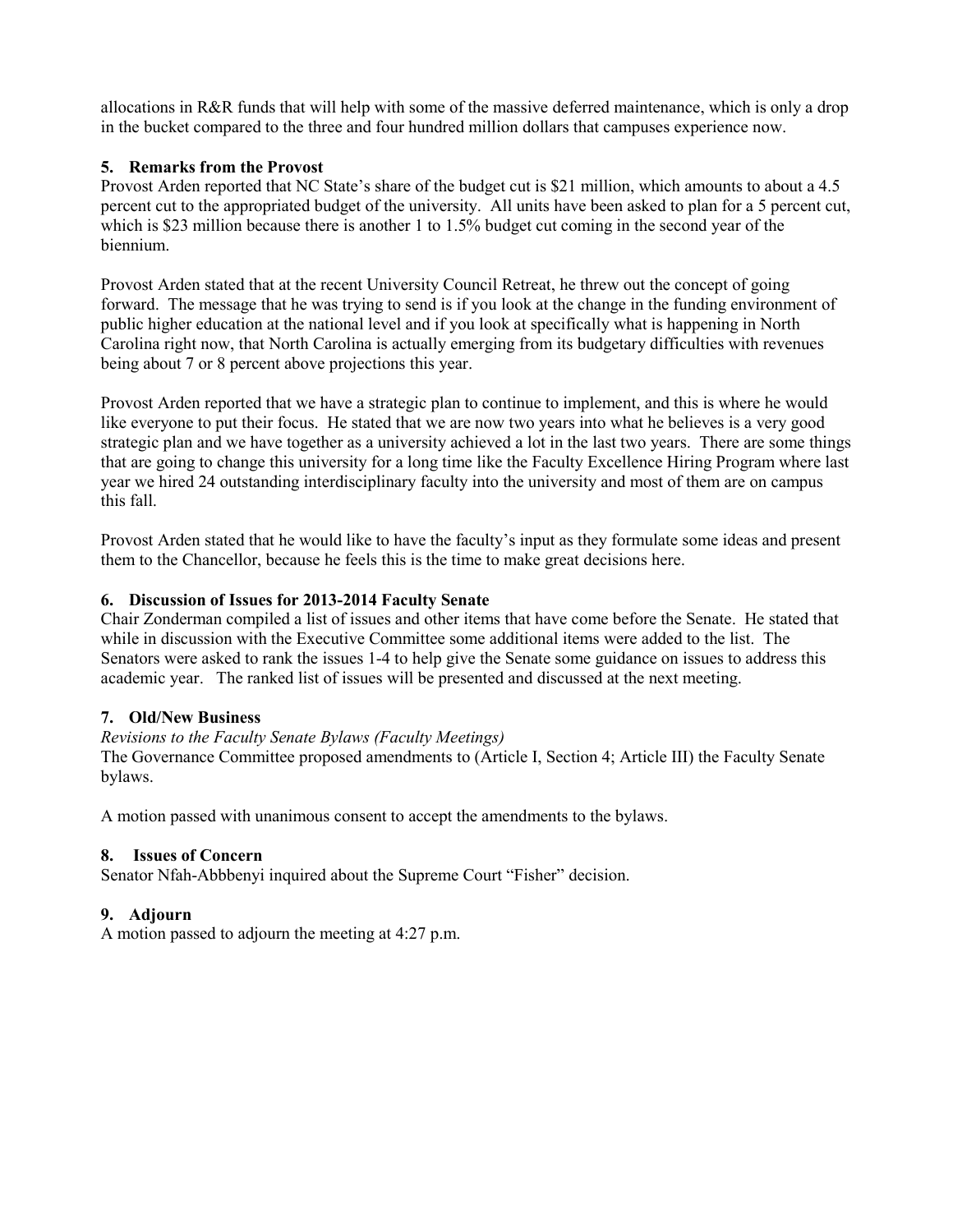# NORTH CAROLINA STATE UNIVERSITY Minutes of the Faculty

**Regular Meeting No. 1 of the 60th Session: Faculty Senate Chamber August 27, 2013 Present:** Chair Zonderman, Immediate Past Chair Kellner, Secretary Daley, Provost Arden, Parliamentarian Weiner; Senators Aday, Aspnes, Bartlett, Bernhard, Bird, Borden, Bourham, Devetsikiotis, Edwards, Fleisher, Fuentes, Heitmann, Holden, Knopp, Knowles, Krause, Marks, J. Moore, M. Moore, Morgado, Nfah-Abbenyi, Penrose, Rucker, Sztajn, Williams

**Excused:** Ade, Bradley, Funkhouser, Lunardi, Spontak, Tyler

**Absent:** Senator Allaire, Laffitte, Lucia,

**Guests:** Chancellor Woodson; P.J. Teal, Chancellor's Office; Eileen Goldgeier, General Counsel; Grace Thomas, Chancellor's Office; Marcia Gumpertz, OIED; Ian Kendrick, University Police; Betsy Brown, Provost Office

# **1. Call to Order**

Chair Zonderman called the first meeting of the sixtieth session of the NC State Faculty Senate to order at 3 p.m.

## **2. Introductory Remarks**

Chair Zonderman presented the immediate Past Chair of the Faculty, Hans Kellner, with an engraved gavel to express appreciation of his service to the faculty over the past two years.

Chair Zonderman stated that he plans to keep remarks as brief as possible and to bring forth news that the Senate needs to know.

Chair Zonderman remarked on the theme of the engaged faculty and the engaged Faculty Senate. He believes that three basic points will hopefully guide him and everyone on the Senate.

- Chair Zonderman believes faculty should be involved in all decisions that impact their work as researchers, scholars, and teachers , whether they are department, college, or university level,
- The faculty should engage in curriculum, academic programs, RPT policies and procedures and academic personnel issues, both in committees and as a Senate.
- Chair Zonderman believes that the university has a conjunction of a Chancellor and Provost that are doing their best, despite the budget cuts to really move this university forward.

Chair Zonderman stated that among universities in the nation we are one of the few that is making this bold commitment to dramatically increase tenure line faculty hiring. This year he would like the Senators to encourage themselves and the administrative leadership to put substantive issues on the table. Also, to ask ourselves and our colleagues who are not on the Senate to come to the table when asked, in other words, to participate in those meetings that you don't want to but, where important decisions are made and to be ready to engage with those substantive issues.

Chair Zonderman stated that his hope is that as more faculty and administrators dig deeper into this kind of engagement two things will happen.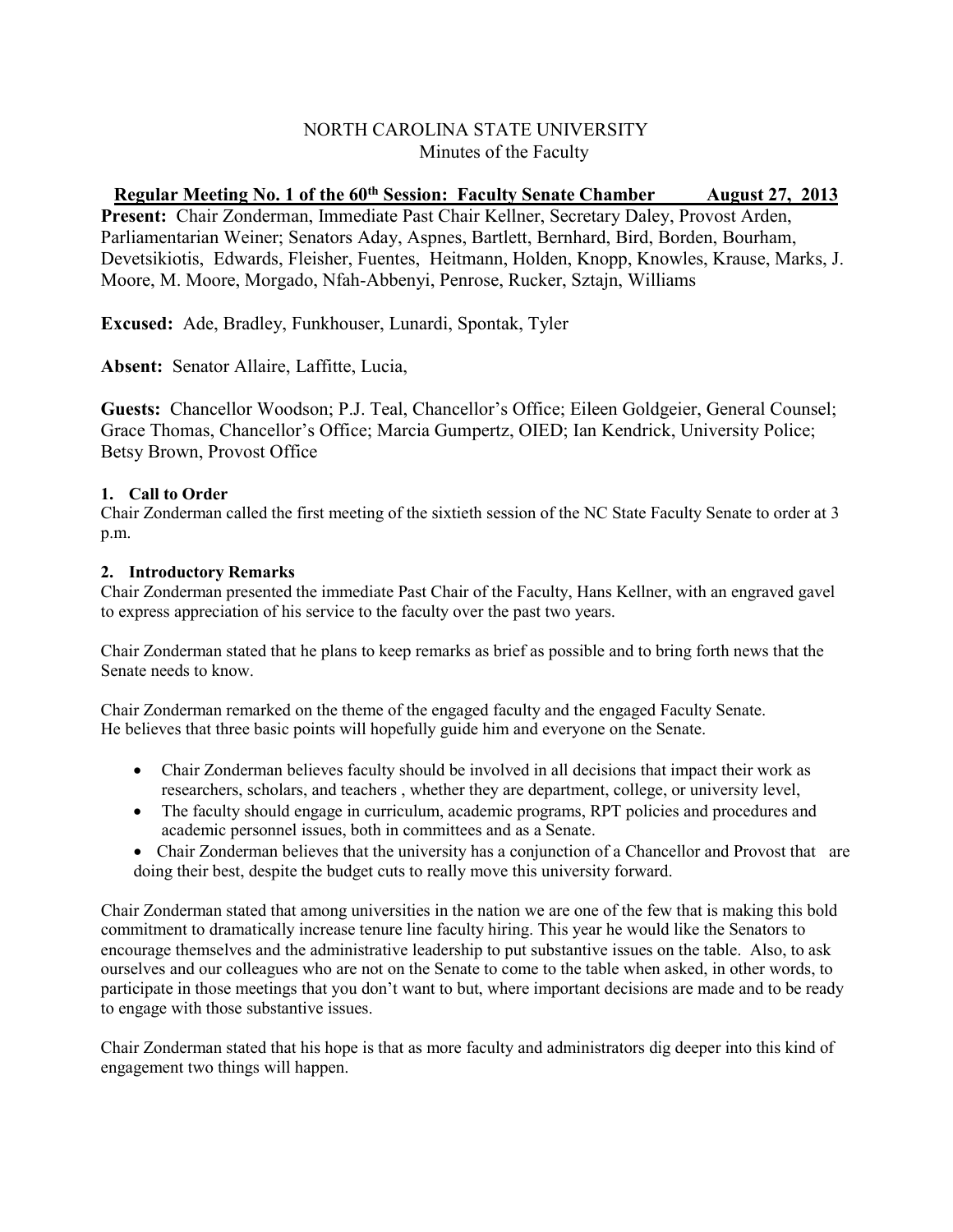- 1) We all know that we have a very talented faculty around this university and we have thirtyfive committed people in this room. We want to get the good ideas on the table to move us forward and the warnings that say don't do that, all of them I think should go on the table.
- 2) Also I believe that the more faculty that are engaged in these decision making processes that we have a better chance of making better decisions, but even when we have to make painful ones I think more of us will be able to accept those and go forward if we feel that we all had our voices heard rather than just being told, "here is the decision that has been made and we are telling you what we did whether you like it or not."

Chair Zonderman stated that his message to everyone in the room is to put it on the table, engage with it, bring your perspective , and let's share in what we hope will be good decisions, but let's also be courageous enough to take on the burden of making hard decisions together.

## **3. Approval of the Minutes, Meeting No. 14, April 16, 2013**

A motion passed to approve the minutes as presented.

## **4. Remarks from Chancellor Woodson**

Chancellor Woodson remarked on the legislative outcomes and how to move forward in this environment.

Chancellor Woodson reported that the fiscal year ended with the most amazing fund raising year we have ever had. This year we raised \$200 million while the previous record was \$110 million. People are really stepping up to help the university. He invited the faculty to attend a big announcement on September  $27<sup>th</sup>$ that contributed to that \$200 million figure. It will be the largest gift ever given to the university and it will help give much needed momentum going into the campaign.

Chancellor Woodson stated that he received a list from the *Chronicle on Higher Education* based on last year's numbers where we raised \$110 million. The university has broken into the top twenty-five of all public institutions in private fundraising. Growing this endowment and growing the private resources for the university is what's critical to our long term sustainability in an environment where the state is increasingly reluctant to provide us with the resources that are needed.

Chancellor Woodson announced that Neven Kessler, Vice Chancellor for Advancement, is leaving the university to go to Rutgers. Neven has been an incredible leader for NC State and he has found a great opportunity to go to another great land grant university. We have launched a search to replace Neven, and Mike Mullen, Vice Chancellor for the Division of Academic and Student Affairs will chair that search. Kevin Howell will serve in the interim capacity. We have a great group of Executive Officers that will keep the Advancement team going. Kevin will do everything he can to keep them moving forward.

Chancellor Woodson reported that the university came off a very challenging year with the federal government in terms of research funding. We lost a bit of ground this year in terms of our federal research funding with our awards dropping about 10% over last year's previous record. The good news is the government delayed funding a number of projects, so July and August have been record months for us in terms of federal grants coming into the university. There was a delay in federal funding that shifted things that would have normally fallen in last fiscal year to the current fiscal year so we have a lot of strong success in federal funding, but it's not reflected in last years sponsored research because of some nuances, according to reporting of our federal government. That is not to say it's going to be easy, because sequestration is affecting everything we do and it is definitely a competitive environment.

Chancellor Woodson stated that he and Kevin Howell have spent a lot of time on Jones Street with the Legislature all Summer and some of the Spring. The governor had proposed a two thousand dollar per year surcharge to all international graduate students. We spent a lot of time lobbying hard to get that out of the governor's budget because we would have been the first state in the nation to specifically charge a student from India more than one from Indiana and we explained to the Governor that this would actually cost the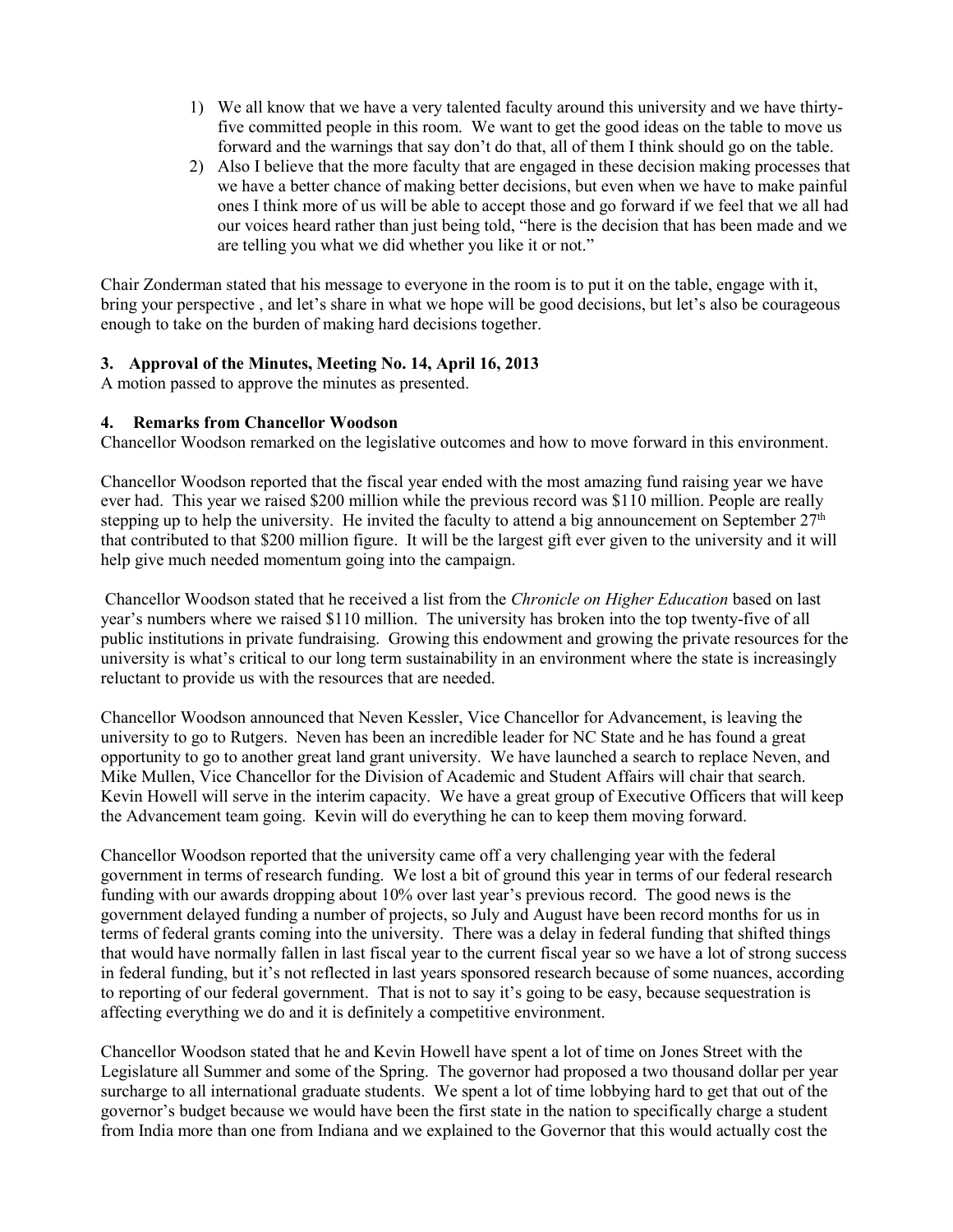university, because we pay most of these students and certainly would cost the faculty on their grants. We were successful in getting that out of the Governor's budget. The governor proposed an additional increase to out of state students' tuition of 12.3% in addition to what we approved last year. We again worked hard in the legislature to explain that this would be a problem for us, primarily because we are paying graduate students and such a dramatic increase would have a huge impact on the graduate student support plan and on our faculty's grants.

Chancellor Woodson reported that the interesting thing is when the Legislature finally settled the university actually got excluded from a 12.3% increase that Carolina and a number of other institutions received, which was good in terms of our lobbying success.

Chancellor Woodson stated that they also helped the university system with getting the increase off of graduate students, it was only charged to undergraduates. Again, it wasn't charged to NC State undergraduates, so unless the Board of Governors does something dramatic our students won't participate in that tuition increase to out of state students. He noted that this year's freshmen class was the largest out of state enrollment the university has had since the 18% cap was implemented.

Chancellor Woodson stated that they were successful in keeping the Governor and the Legislature from taking our facilities and administrative support. We negotiate every five years with the federal government an indirect cost rate on federal grants and it is negotiated based on the increase cost of doing research. Some people in the state believe that we are double dipping by collecting F&A, that the state has already provided that support. We have had to explain to them time and time again that it's actually the increased cost of doing research and not what the state has already provided us, but the increased cost of having \$400 million in research expenditures. So far we have been successful in fighting that battle, but it's one that occurs every year.

Chancellor Woodson reported that other items that they were successful at included getting the legislative authority to enter into long term leases for property both owned by the state and owned by the foundation. This is critical for us to continue to develop Centennial Campus, to enter into public private partnerships and to buildings that continues to move our economy forward.

#### *Salary*

Chancellor Woodson stated that early in the Legislative process the language that came out of the legislative body would have prohibited us from doing anything in salary including promotional increments for faculty in promoted from Assistant to Associate Professor and Associate to full Professor. We fought hard to get flexibility even if they weren't going to fund raises and we did ultimately get flexibility. The flexibility received is that we have no salary money for increases, but we still have the legislative authority when appropriate, because of retention, recruitment, and change in job or promotion as in the case of the faculty. We will be able to use our own resources and not any legislative funded resources to increase salaries, which is going to be critical.

Chancellor Woodson said one of things he is most worried about is the perception around the country that this state and this university is not moving forward, and that perception could lead others around the country to come calling and try to raid us, steal our faculty, etc., and if we lost the flexibility to be responsive to that we could set back NC State for a long time. I'm concerned about where we are in terms of the compensation of our faculty and staff. He noted that we are losing a lot of key staff, particularly the Information Technology staff because the economy is improving. I am pushing the Board of Governors to be more thoughtful about salaries and to go ahead and get back to the position that we were in when Erskine Bowles was here of arguing that we need to get universities competitive with our peers. In the four years that I've been here I have never seen a salary survey of us relative to our peers and if we have lost ground, so I have been talking to the Provost and Barbara Carroll about really pushing the Board of Governors to be more aggressive with the General Assembly in getting the flexibility the university needs over our compensation. I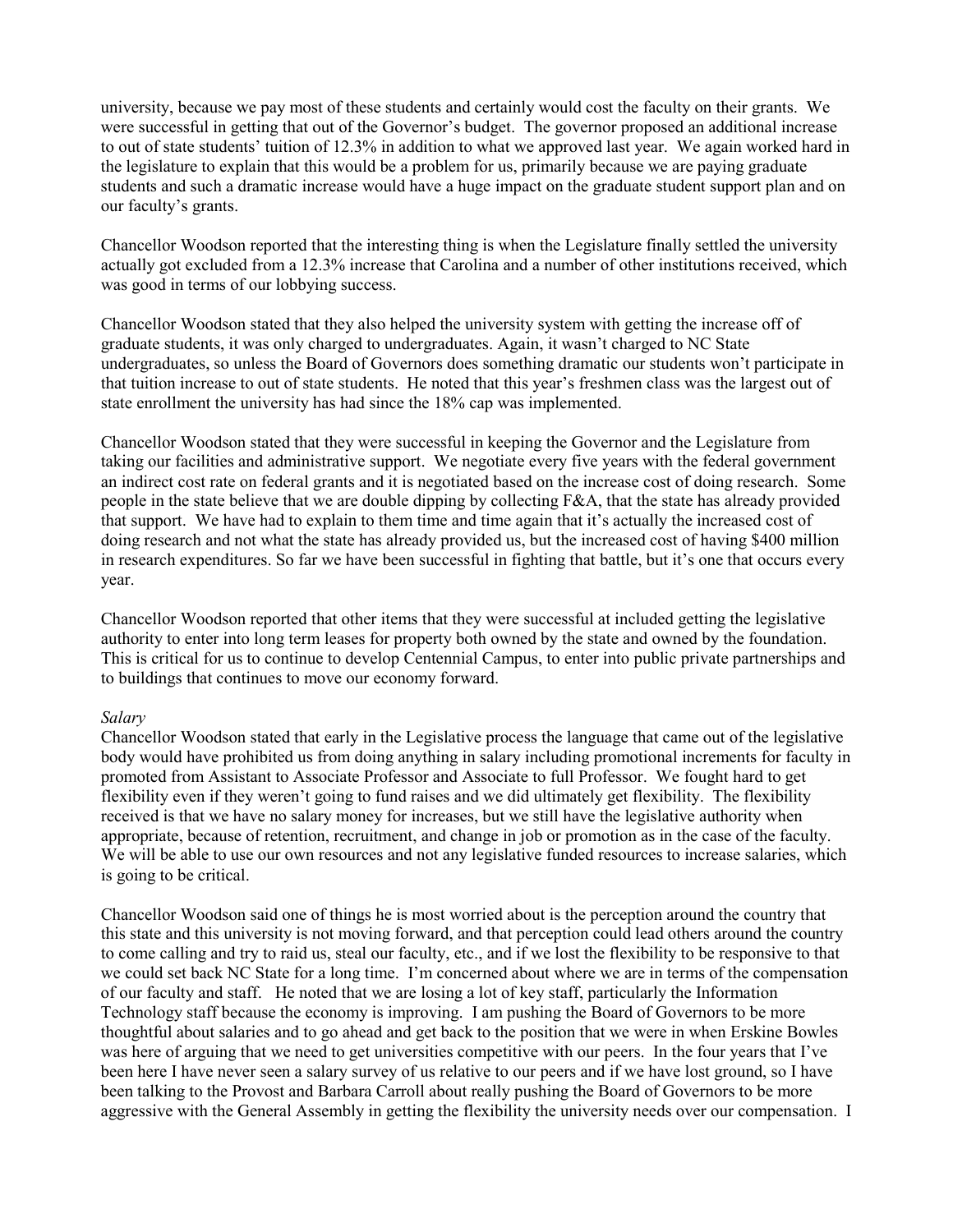remind the Board of Governors every chance I get that they were elected by the General Assembly and they need to be entrusted with responsibility of running the university from the General Assembly.

Chancellor Woodson stated that the universities received about a \$90 million budget cut overall and \$21 million of that was assigned to NC State. It was actually the largest numerical cut, largely because we have the largest budget. We got a larger percentage cut than I had hoped for, because the Board of Governors are now using the productivity measures in allocating funding and this is one of the reasons why graduation rate matters. We lost money because of our graduation rate relative to our peers and our slightly underachieving retention rate. We lost \$1.4 million because of a 90 percent retention rate compared with our peers 91 percent. The good news is this fall it is 92 percent, which puts us ahead of our peers now and we are making a lot of progress largely because of the amazing students that are coming to NC State.

Chancellor Woodson reported that the university did receive some enrollment growth funding. We also received allocations in R&R funds that we have received for the last three years and that will help us with some of the massive deferred maintenance, but it is only a drop in the bucket compared to the three or four hundred million dollars that campuses experience needing now. So we have some challenges, but it could have been a lot worse.

### *Questions and Answers*

#### *Where will the money come from to use for retention?*

Chancellor Woodson stated that it's not going to come from the state in new funds. The old rules prevented us from using any state money at all for salary adjustment and we got rid of that so it doesn't matter what the source of money is, but we have to have the money to do it. Now the Provost and I got some gift funding that we've established through the Kenan Charitable Trust and through a private anonymous donor we have established a fund in the Provost office that can help colleges with these kinds of issues.

#### *Did we still get a 6.3% in out of state tuition increase?*

Chancellor Woodson responded that we got zero. The logic was which of the campuses have a long history of having a lot of out of state students. We would have been in that list, but Kevin Howell and I fought so hard for it that in the final hours they kept us out of it completely.

The President has announced to the Board of Governors that he would prefer not to increase tuition on in state students (undergraduates), this year at all. I have mixed feelings about that, I think we need to work hard to remain assessable and affordable.

#### *Will we reach the point where we have to start making this hurt?*

Chancellor Woodson stated that one of the most dramatic things that we have done in response to the budget environment, which we have done for a number of reasons, but largely because we can't protect quality with the finances that we have, is that we have stopped growing this university.

#### *Will we have an opportunity to talk about other legislation that will impact education?*

Chancellor stated that there is no doubt that Colleges of Education across the state of North Carolina are going to be dramatically impacted by this Legislature. The predominant thing that this Legislature did is to pass a law that prohibits school systems from giving raises to teachers that receive a Masters degree.

#### *What is the long range academic future for Centennial Campus?*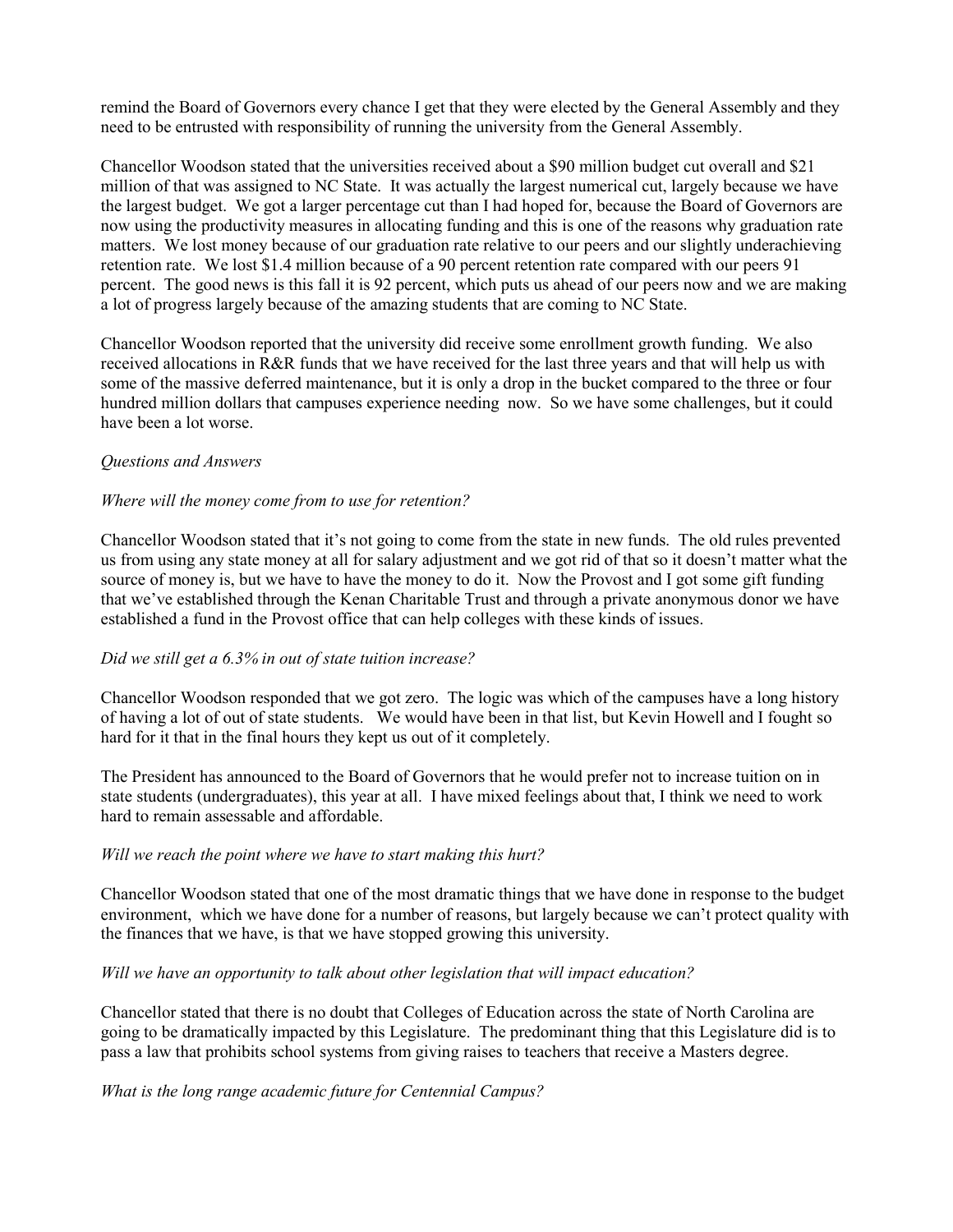Chancellor Woodson stated that he wasn't here when it started but the way he interprets everything that he has heard and read is that Centennial was never a vision of a purely academic campus. It was always a vision of a campus that nurtures public and private partnerships that he thinks in the most creative way that any public university has ever done. There are a lot of public universities that have research parks, but there are very few, if any that have research parks that actually are the home of academic buildings. I don't view Centennial campus as being a pure academic place or a pure research place, it's a place where the university can embody and demonstrate what public/private partnerships can do for the economy. So, I think what you will see, is we will finish engineering. Getting there is going to be painful and it's going to be longer than Dean Martin Vega would like, but we will do it. We won't move the reactor, but we will finish that project. Centennial is not going to become all of the academic programs at NC State. It is becoming a place where the concept of life, work, study, play, and increasingly we hope people will shop there when we finish the Town Center and they will play golf there. My view is that Centennial Campus is becoming what the university envisioned it to become twenty-seven years ago.

### **5. Remarks from the Provost**

Provost Arden reported that our share of the budget cut is \$21 million and we are working through that process now. That amounts to about a 4.5 percent cut to the appropriated budget of the university. We have asked all of the units on campus to plan for a 5 percent cut so we decided to go ahead and enact a 5 percent cut across campus which is \$23 million and the reason for that is because we know that there is another 1 to 1.5% coming in the second year of the biennium. We did go a step further in executing this cut for the current year. As always we try to protect the academic side of the house, so we asked for the nonacademic side of the house to share a slightly heavier load. We split it by giving those units about one half of a percent more and the academic units about a half percent less.

We have not sent out the line by line directions to each of the units yet because we don't have them from General Administration, but the moment they come out they will be sent. These will essentially be the directions for rules that we have to follow in submitting our budget cut. For example, the \$21 million is made up of four different components; a management flexibility cut, academic efficiency cuts that came out of the strategic plan, some operational efficiency cuts, and there are some other strategic plan implementation funds.

We had originally asked Deans and unit Directors to turn this back in to the university by September 6<sup>th</sup>, but since we still don't have our directions from General Administration, we can extend that by at least one week, which would make the deadline be somewhere in late October. These numbers, positions, savings and cuts need to be documented and bundled by General Administration and sent to the Legislature, so we will be working hard on that over the next few weeks.

Provost Arden remarked on where the university is going forward.

Provost Arden stated that we like many universities tend to think about our budgets from year to year and we also tend to think on a unit by unit basis, which department heads, deans and Vice Chancellors are also asked to do. The mentality is what I have to do to hold my unit together as I keep moving it forward to get through to next year. What we really need to do when we stop and look ahead is ask the question, what do we need to be doing as a university to structure our resources so that we are putting the most important things at the top of the list, and how can we begin to think about this in at least a 3-year,, if not a 5-year, budget cycle. We have an obligation to the students to deliver the very best program that we can, so we have to begin thinking on a multi-year period and we have to begin thinking above and beyond the unit level.

Provost Arden stated that at the recent University Council Retreat, he threw out the concept of going forward; maybe we need to be thinking about a recurring centralization of resources of about 3 percent a year for five years. The message that I was trying to send is if you look at the change in the funding environment of public higher education at the national level and if you look at specifically what is happening in North Carolina right now, North Carolina is actually emerging from its budgetary difficulties. Revenues were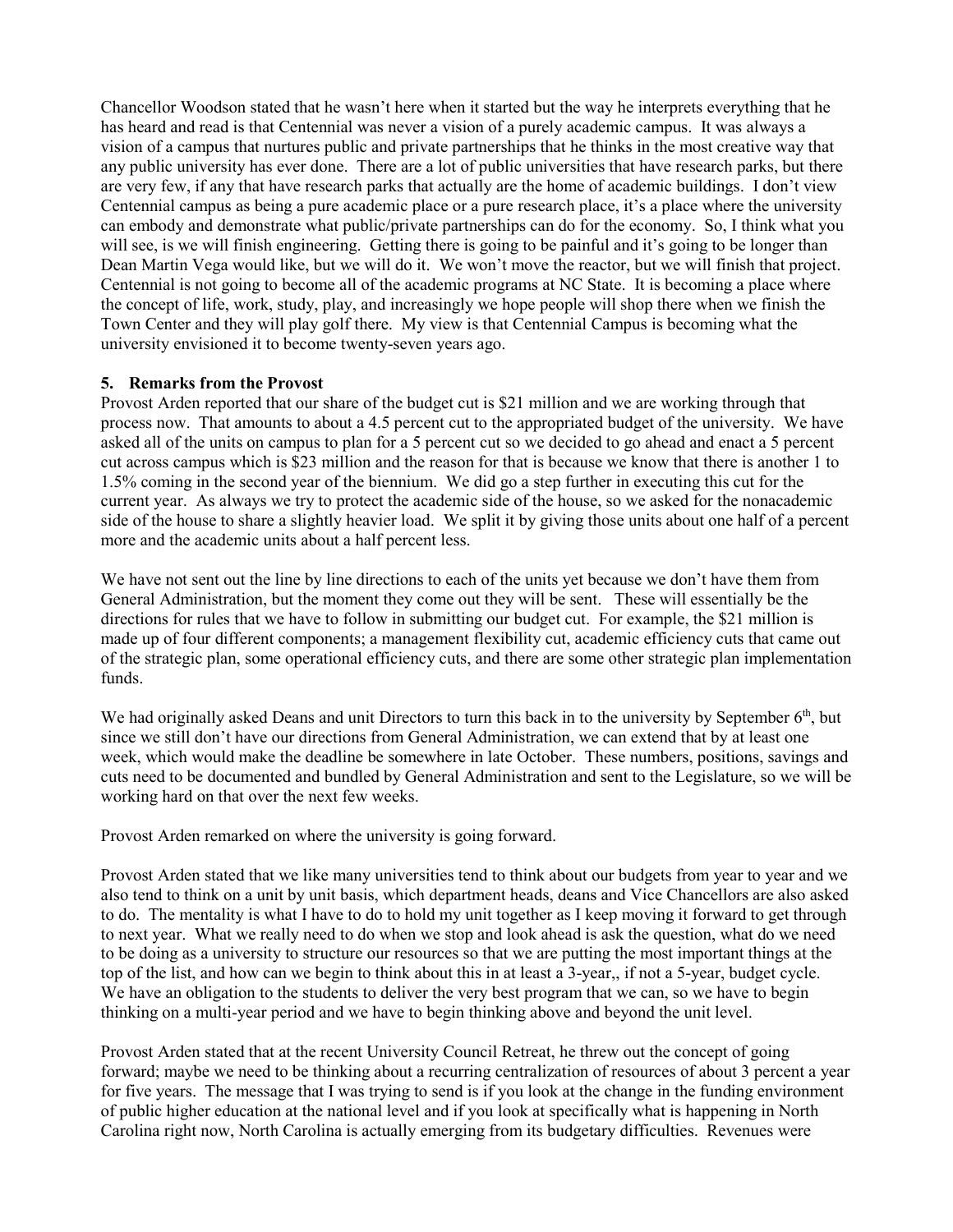about 7 or 8 percent projections this year. What is happening to it financially is somewhat of an ideological change which is moving us toward the nationally norm, so we need to take that into account. We also need to take into account what we expect will be coming our way as part of our enrollment plan. At the moment we have been successful in limiting our new enrollment for there will not be a lot of new money coming in the door for enrollment growth. It also means that there is probably not a lot of new money coming in through tuition increases.

Lastly we have a strategic plan to continue to implement, and this is where I want everyone to be really thinking. We are now two years into what I believe is a very good strategic plan and we have together as a university achieved a lot in the last two years, but we have done that because we made some tough budget decisions two or three years ago and we decided where we would be putting our resources and where we wouldn't and it's now time to do that again. What this simply means is that as we look at our resource portfolio over the coming years, we have to be extremely diligent about looking at new opportunities for resources and we have to be willing to face some of the hard decisions as a campus not as just an individual unit about the things that we are going to prioritize and the things that we are going to stop doing. During tough times when you are trying to move a strategy forward, you can't be all things to all people. I don't want to sit in my office and think about what we should or shouldn't stop doing, I want you to help me and the Chancellor think through that process. How do we prioritize? If you look at some of the things that were done in the last two or three years, I think you all should be very proud. There are some things that are going to change this university for a long time like the Faculty Excellence Hiring Program. Last year we hired 24 outstanding interdisciplinary faculty into the university and most of them are on campus this fall, so there are some great things that are happening. So this is the beginning of the conversation. I am going to be talking a lot over the fall as we begin thinking about this. I want your input as we formulate some ideas and present them to the Chancellor, so please be thinking about these things, this is really the time to make great decisions here.

## *Questions and Answers*

*We are in a situation where we are such a small department that one faculty member represents 10% of our faculty. We are struggling with how it is set up and I appreciate the fact that we need to review our priorities, but we are cutting bone right now, there is no more meat left and I'm struggling to see how we can survive something like this.* 

Provost Arden responded that part of what I'm saying is that within any one unit it may be very difficult to think of how we can cut another 2, 3, or 4 percent per year, and that is why we need to be thinking at the university level. Unit by unit thinking through multiple years of budget reductions have the long term effect of weakening the institution as a whole and I think we are at the point where we are simply going to have to make some very tough decisions and sometimes perhaps some big decisions about all the things that we have quit doing. We have also gotten ourselves in a situation like a lot of universities, that because we had the fortune to be so well funded by the state of North Carolina for so long, if you will look at how our resources are expended a very significant proportion of many academic units' budget is indeed state and 95% of that is people, so when we look at the university as a whole there may be resources in areas that we can redirect. If you look at any one unit you will find that most budgets and certainly most academic budgets are largely tied up in people and that's what we have to think about a little differently.

# *Where do we stand with business operations?*

Business Operation Centers have been a journey. Vice Chancellor Leffler has been rethinking business operations centers and rethinking what shared services really mean to the institution. We are still looking at moving forward with a Travel Authorization Center. How far we go with the original plan in terms of the centers that were originally planned, I think he is rethinking at this point and time and really asking the question, are there alternative options that perhaps we didn't consider right off the bat for implementing a shared services model across the university. I think there is very little doubt that the concept of shared